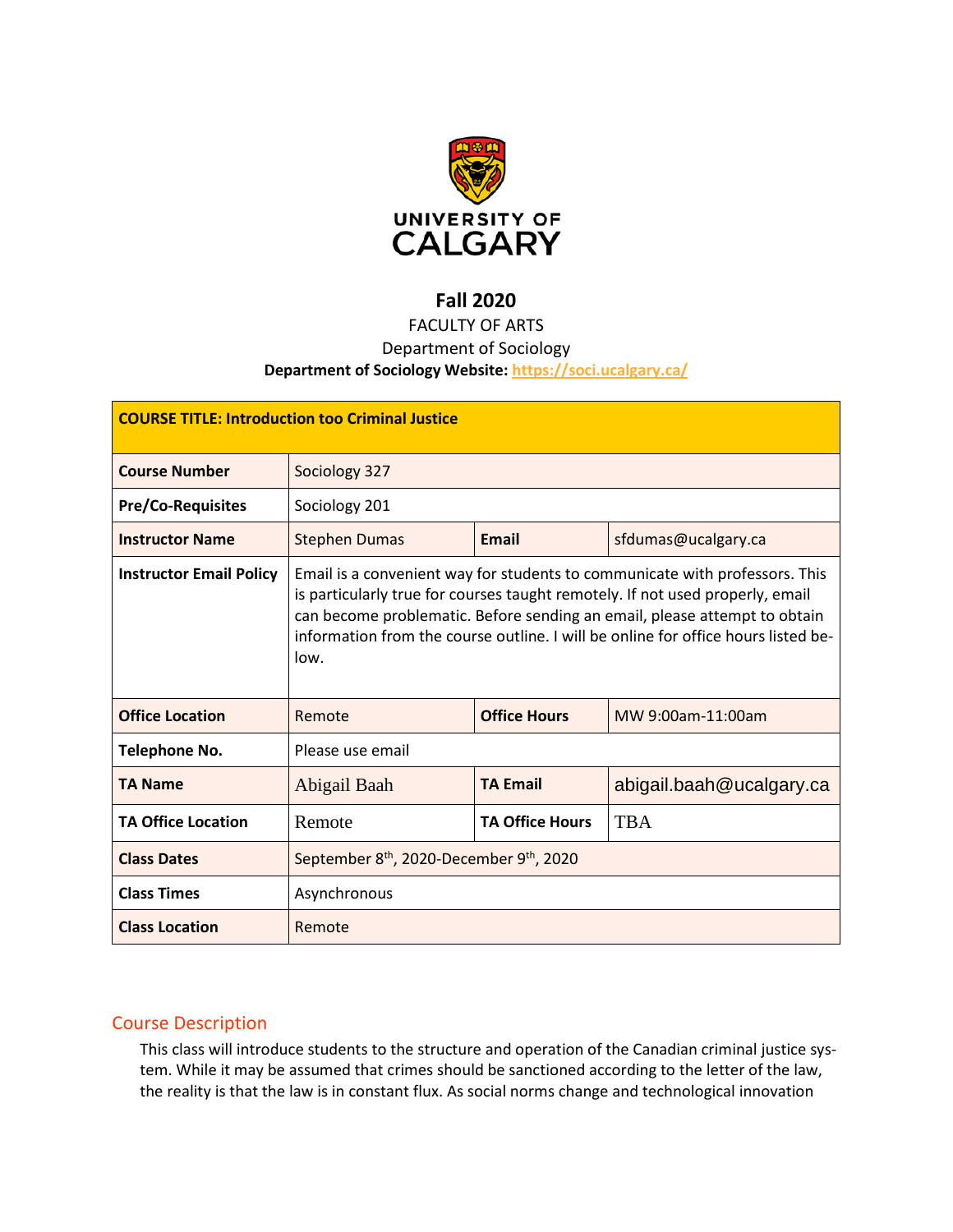occurs, the criminal justice system needs to respond. We will examine how the various stages of the system function. This will include an examination of how crime is defined, measured, and dealt with by the police, the courts, and the correctional system. Upon successful completion of this course, students will be able to identify the values of the Canadian justice system, illustrate how informal justice manifests itself, and critically assess crime stories disseminated by media.

## Course Objectives/Learning Outcomes

Students in Introduction to Criminal Justice should concentrate on how to:

1. Identify the main components of the Canadian criminal justice system.

2. Outline the general processes that suspects go through when they are accused of perpetrating crime.

3. Identify and explain control philosophies.

4. Memorize important and notable rates and trends.

5. Explain the challenges presented by policing society, dealing with the courts, and sanctioning the convicted.

6. Identify and assess viable alternatives to prisons and fines.

#### Course Format

Lectures for this course will be delivered via Desire2Learn (D2L). There will be PowerPoint slide shows with embedded video for students to consider along with various news articles on D2L. The class will be run with asynchronous involvement of students. In other words, there are no precise lecture times for students to attend. Rather, documents can be retrieved at any time. Of course, there are specific due dates for examinations.

#### Learning Resources

The following text is recommended in this course and can be purchased electronically:

Griffiths, C.T. (2019). *Canadian criminal justice: A primer (6th ed.).* Toronto: Nelson publishing.

#### Learning Technologies and Requirements

There is a D2L site for this course which contains required readings and other relevant class resources and materials (see [d2l.ucalgary.ca\)](http://d2l.ucalgary.ca/). In order to successfully engage in their learning experiences at the University of Calgary, students taking online, remote, and blended courses are required to have reliable access to the following technology:

A computer with a supported operating system, as well as the latest security, and malware updates;

A current and updated web browser;

Webcam (built-in or external);

Microphone and speaker (built-in or external), or headset with microphone;

Current antivirus and/or firewall software enabled;

Broadband Internet connection.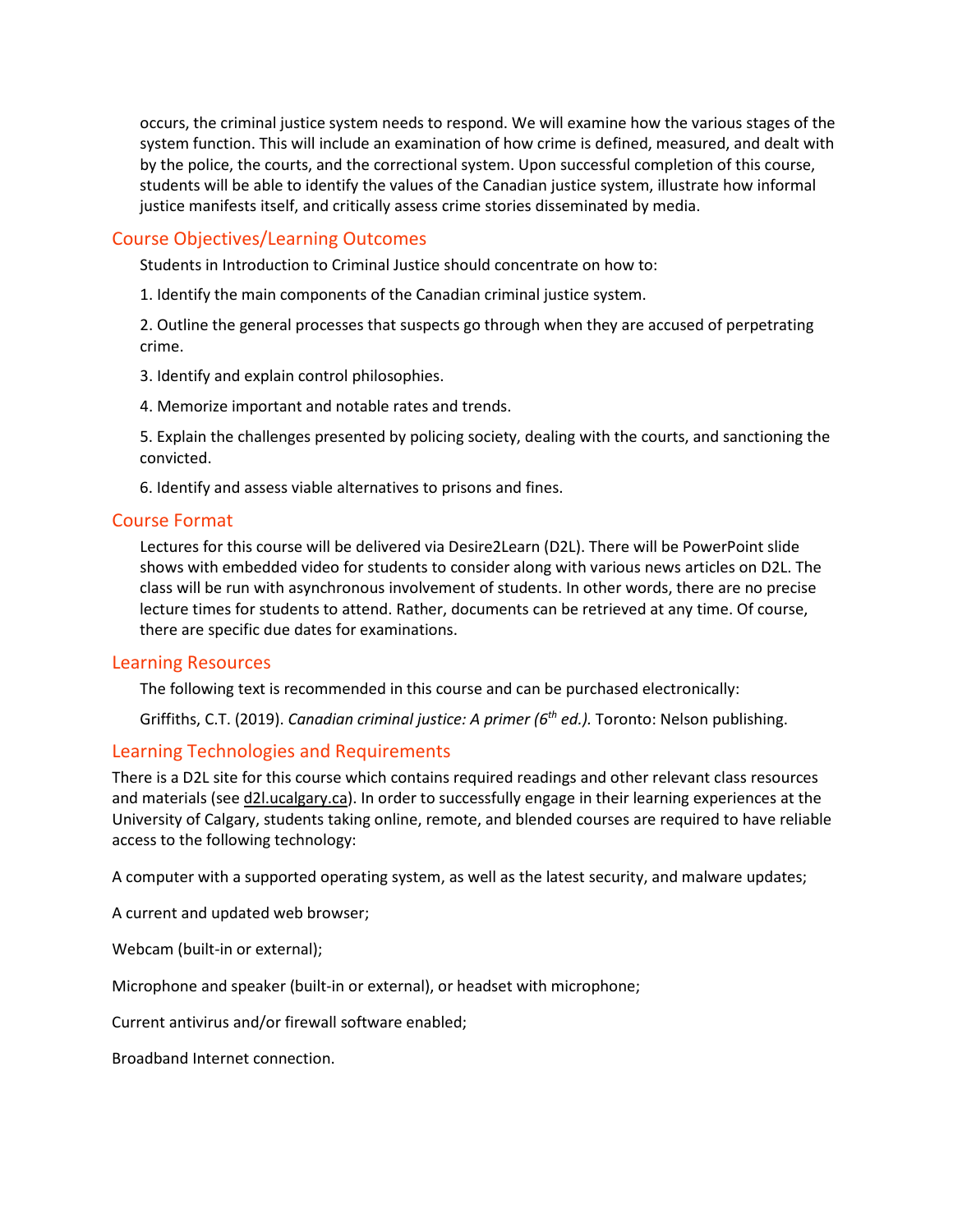## Schedule of Lectures and Readings

Although we will not have face-to-face lectures, a lecture schedule will be available on D2L.

## Methods of Assessment and Grading Weights

There are three opportunities for students to capture their grades. All examinations will be in multiple choice and true-false format. The first mid-term examination will take place on October 1 and is worth 35%, the second mid-term will take place on November 1 and is worth 35%, and the last examination will take place on November 24. It is worth 30%. Examinations will be available on D2L. All examinations start at 8:00am on the dates identified above. Students will have two hours within a 24 window to write their exams once the examination is available.

### Final Exam Information

There is no registrar-scheduled final exam.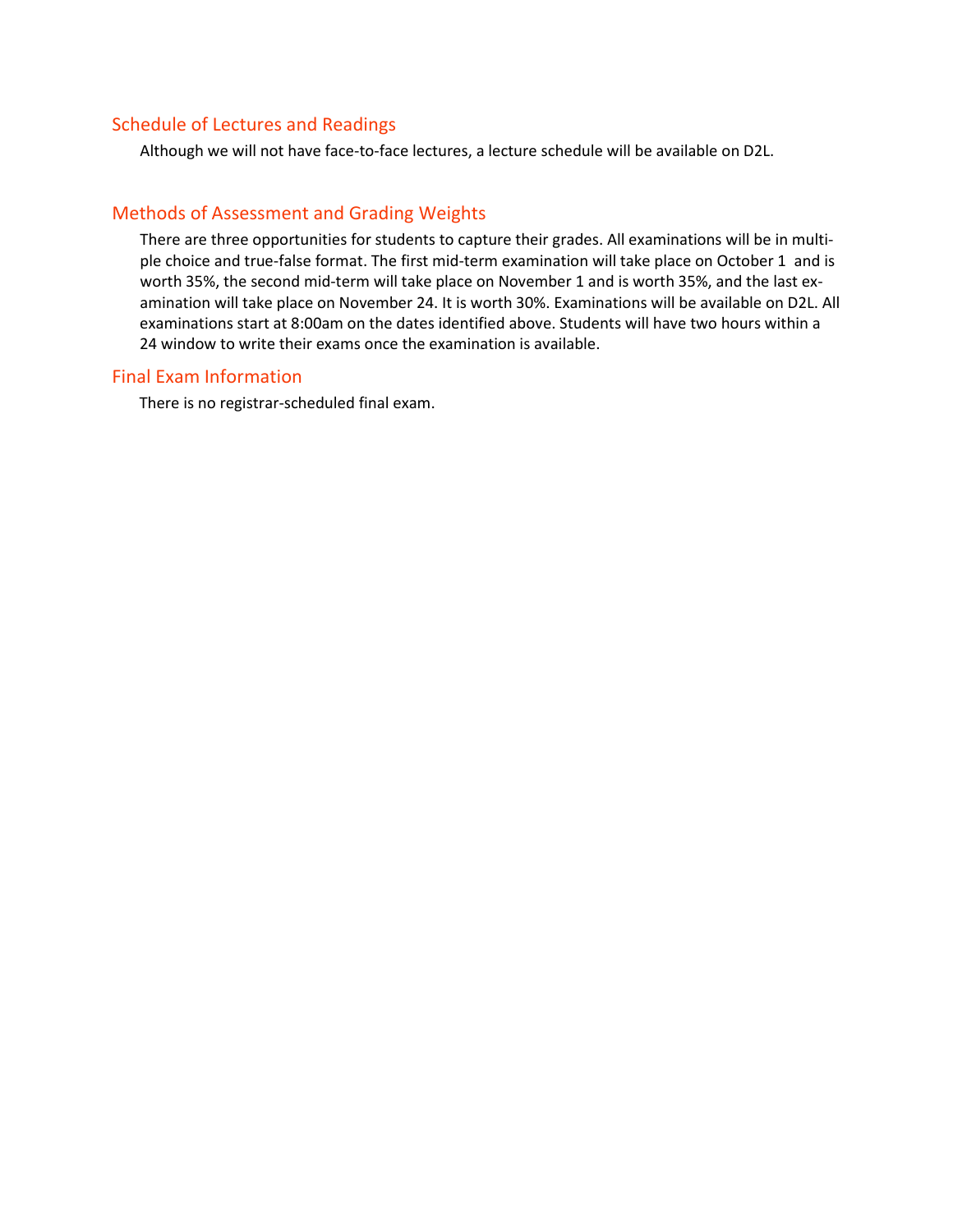## Grading Scale

Letter grades will be assigned and submitted to the registrar based on the following scale:

| Grade | Percent range  | <b>Grade Point Value</b> | <b>Description</b>                                                                      |
|-------|----------------|--------------------------|-----------------------------------------------------------------------------------------|
| $A+$  | $96 - 100%$    | 4.0                      | <b>Outstanding performance</b>                                                          |
| A     | $90 - 95.99%$  | 4.0                      | <b>Excellent performance</b>                                                            |
| A-    | $85 - 89.99%$  | 3.7                      | Approaching excellent performance                                                       |
| $B+$  | $80 - 84.99%$  | 3.3                      | Exceeding good performance                                                              |
| B     | $75 - 79.99%$  | 3.0                      | Good performance                                                                        |
| $B -$ | $70 - 74.99%$  | 2.7                      | Approaching good performance                                                            |
| $C+$  | $67 - 69.99\%$ | 2.3                      | <b>Exceeding satisfactory performance</b>                                               |
| C     | $63 - 66.99%$  | 2.0                      | Satisfactory performance                                                                |
| $C -$ | $59 - 62.99%$  | 1.7                      | Approaching satisfactory performance                                                    |
| D+    | $55 - 58.99%$  | 1.3                      | Marginal pass. Insufficient preparation for sub-<br>sequent courses in the same subject |
| D     | $50 - 54.99%$  | 1.0                      | Minimal Pass. Insufficient preparation for sub-<br>sequent courses in the same subject. |
| F     | <50%           | 0                        | Failure. Did not meet course requirements.                                              |

## Passing Grades

In order to pass the course, students must obtain 50% or more overall as per the grading scale.

## Grade Reappraisal

Within two weeks of the date the exam/assignment is returned, students seeking reappraisal of examinations or assignments must submit a written response to the instructor explaining the basis for reconsideration of one's mark. The instructor will reconsider the grade assigned and will then book a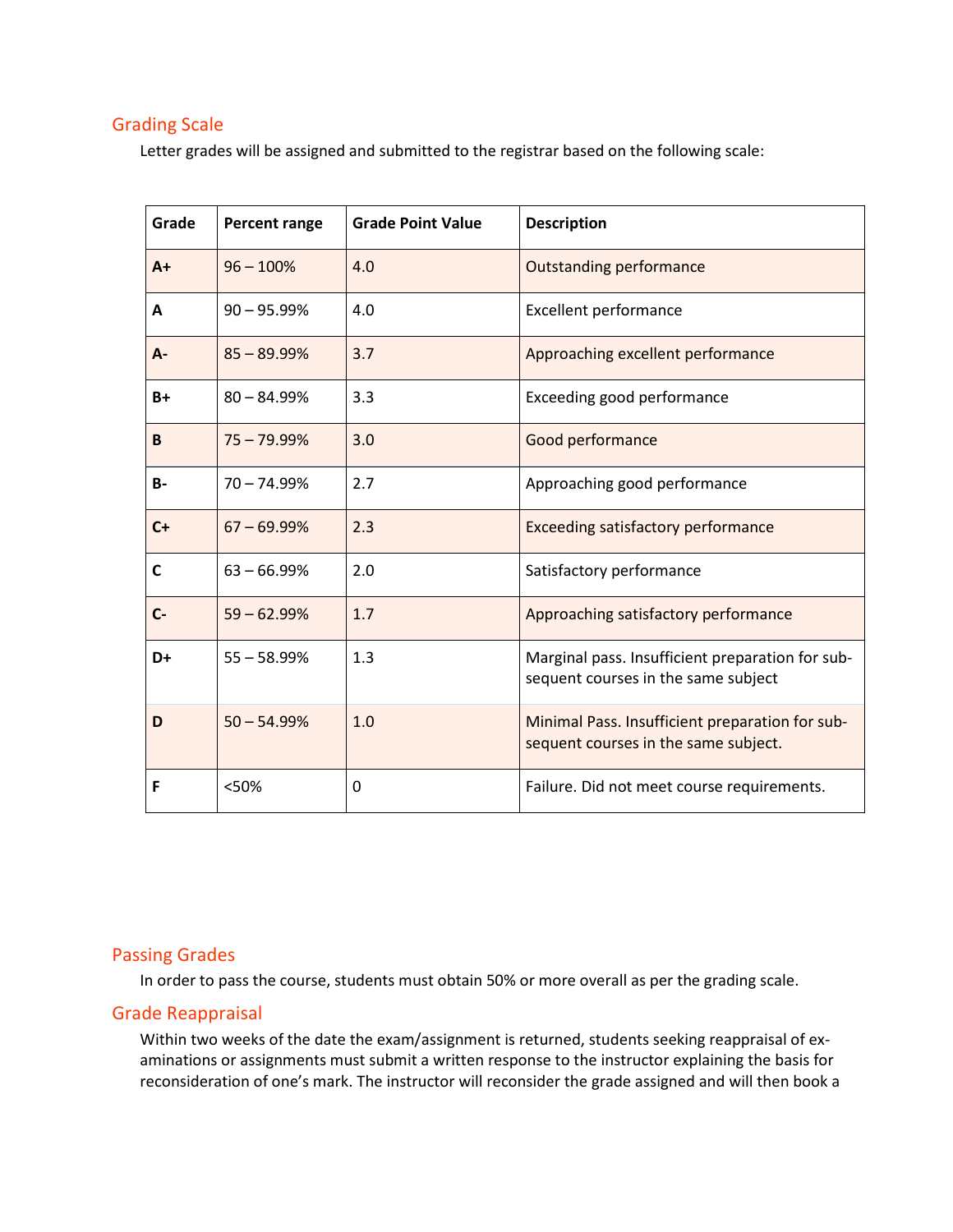time with the student to discuss his or her work and rationale. It should be noted that a re- assessed grade may be raised, lowered, or remain the same.

#### Handing in Papers, Assignments

- 1. The main Sociology Department office does not deal with any course-related matters. Please speak directly to your instructor.
- 2. **Protection of Privacy:** The Freedom of Information and Protection of Privacy (FOIPP) legislation does not allow students to retrieve any course material from public places. Anything that requires handing back will be returned directly during class or office hours. If students are unable to pick up their assignments from the instructor, they can provide the instructor with a stamped, self-addressed envelope to be used for the return of the assignment. Private information related to the individual student is treated with the utmost regard by the faculty at the University of Calgary
- 3. Final grades are not posted by the Sociology Department. They are only available online.

#### Research Ethics

Students are advised that any research with human subjects – including any interviewing (even with friends and family), opinion polling, or unobtrusive observation – must have the approval of the Faculty Ethics Committee. In completing course requirements, students must not undertake any human subjects research without discussing their plans with the instructor, to determine if ethics approval is required.

### Copyright Legislation

All students are required to read the University of Calgary policy on Acceptable Use of Material Pro-tected by Copyright [\(https://www.ucalgary.ca/policies/files/policies/acceptable-use-of-material](https://www.ucalgary.ca/policies/files/policies/acceptable-use-of-material-protected-by-copyright-policy.pdf)[protected-by-copyright-policy.pdf\)](https://www.ucalgary.ca/policies/files/policies/acceptable-use-of-material-protected-by-copyright-policy.pdf) and requirements of the Copyright Act [\(https://laws-lois.jus](https://laws-lois.justice.gc.ca/eng/acts/C-42/index.html)[tice.gc.ca/eng/acts/C-42/index.html\)](https://laws-lois.justice.gc.ca/eng/acts/C-42/index.html) to ensure they are aware of the consequences of unauthorized sharing of course materials (including instructor notes, electronic versions of textbooks etc.). Students who use material protected by copyright in violation of this policy may be disciplined under the Non-Academic Misconduct Policy.

#### Instructor Intellectual Property

Course materials created by professor(s) (including course outlines, presentations and posted notes, labs, case studies, assignments and exams) remain the intellectual property of the professor(s). These materials may NOT be reproduced, redistributed or copied without the explicit consent of the professor. The posting of course materials to third party websites such as note-sharing sites without permission is prohibited. Sharing of extracts of these course materials with other students enrolled in the course at the same time may be allowed under fair dealing.

#### Recording of Lectures

Note that the audio or video recording of lectures and taking screengrabs of PowerPoint slides during the lecture are not permitted without explicit authorization. The non-authorized media recording of lectures is inconsistent with the Code of Conduct and may result in discipline in accordance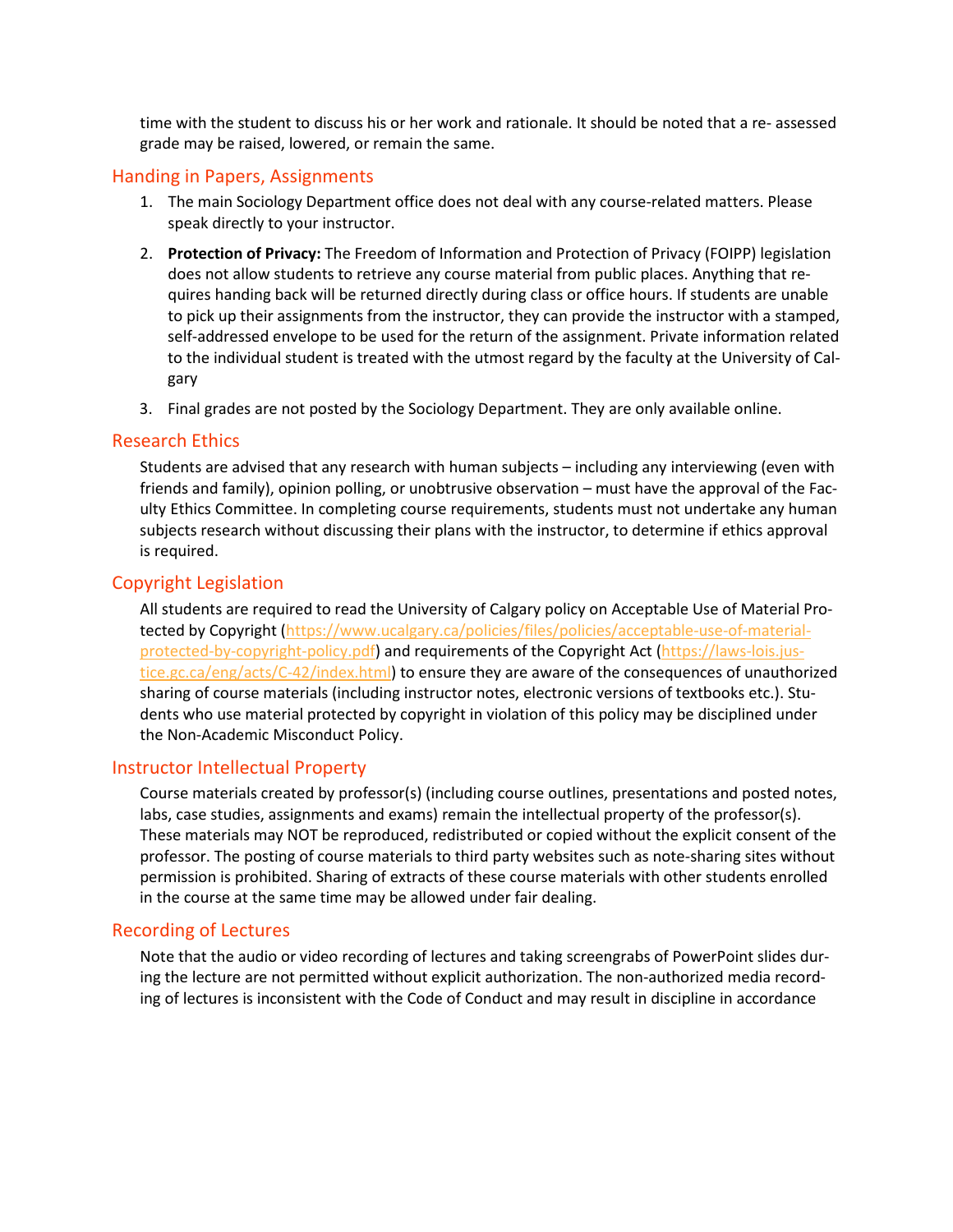with the Student Non-Academic Misconduct Policy and Procedure. For more information click here: [https://www.ucalgary.ca/policies/files/policies/non-academic-misconduct-policy.pdf.](https://www.ucalgary.ca/policies/files/policies/non-academic-misconduct-policy.pdf)

#### Sharing of Lecture Notes and Exam Questions

Note that publicly sharing lectures notes and exam questions on 3rd party sites such as OneClass, StudyBlue, Quizlet, Course Hero, etc. is not permitted. If you wish to use these helpful studying tools, make sure you adjust your privacy settings accordingly. Any violations are subject to investigation under the UofC Student Non-Academic Misconduct Policy. For more information, click here[:https://www.ucalgary.ca/policies/files/policies/non-academic-misconduct-policy.pdf.](https://www.ucalgary.ca/policies/files/policies/non-academic-misconduct-policy.pdf)

#### Academic Misconduct

Please refer to the website listed below for information on University of Calgary policies on Plagiarism/Cheating/Other Academic Misconduct: <http://www.ucalgary.ca/pubs/calendar/current/k.html>

#### Absences and Deferrals

Students who miss class assessments (tests, participation activities, or other assignments) should inform their instructor as soon as possible. If the reason provided for the absence is acceptable, the instructor may decide that any arrangements made can take forms other than make-up tests or assignments. For example, the weight of a missed grade may be added to another assignment or test.

**Deferred Final Exam Form:** Please note that requests to defer a Registrar scheduled final exam are dealt with through the Registrar's Office. Further information can be found at: [https://www.ucal](https://www.ucalgary.ca/registrar/exams/deferred-exams)[gary.ca/registrar/exams/deferred-exams](https://www.ucalgary.ca/registrar/exams/deferred-exams)

**Deferred Term Work Form:** Deferral of term work past the end of a term requires a form to be filled out by the student and submitted, along with any supporting documentation, to the instructor. The form is available at:

<https://live-ucalgary.ucalgary.ca/sites/default/files/teams/14/deferral-of-term-work-2020.pdf>

Once an extension date has been agreed between instructor and student, the instructor will email the form to the Faculty of Arts Program Information Centre (ascarts@ucalgary.ca) for approval by the Associate Dean.

#### Academic Accommodation

Students seeking an accommodation based on disability or medical concerns should contact Student Accessibility Services; SAS will process the request and issue letters of accommodation to instructors. For additional information on support services and accommodations for students with disabilities, visit www.ucalgary.ca/access/. Students who require an accommodation in relation to their coursework based on a protected ground other than disability should communicate this need in writing to their Instructor. The full policy on Student Accommodations is available at: <http://www.ucalgary.ca/policies/files/policies/student-accommodation-policy.pdf>

Students needing an Accommodation based on a Protected Ground other than Disability, should communicate this need, preferably in writing, to the course instructor.